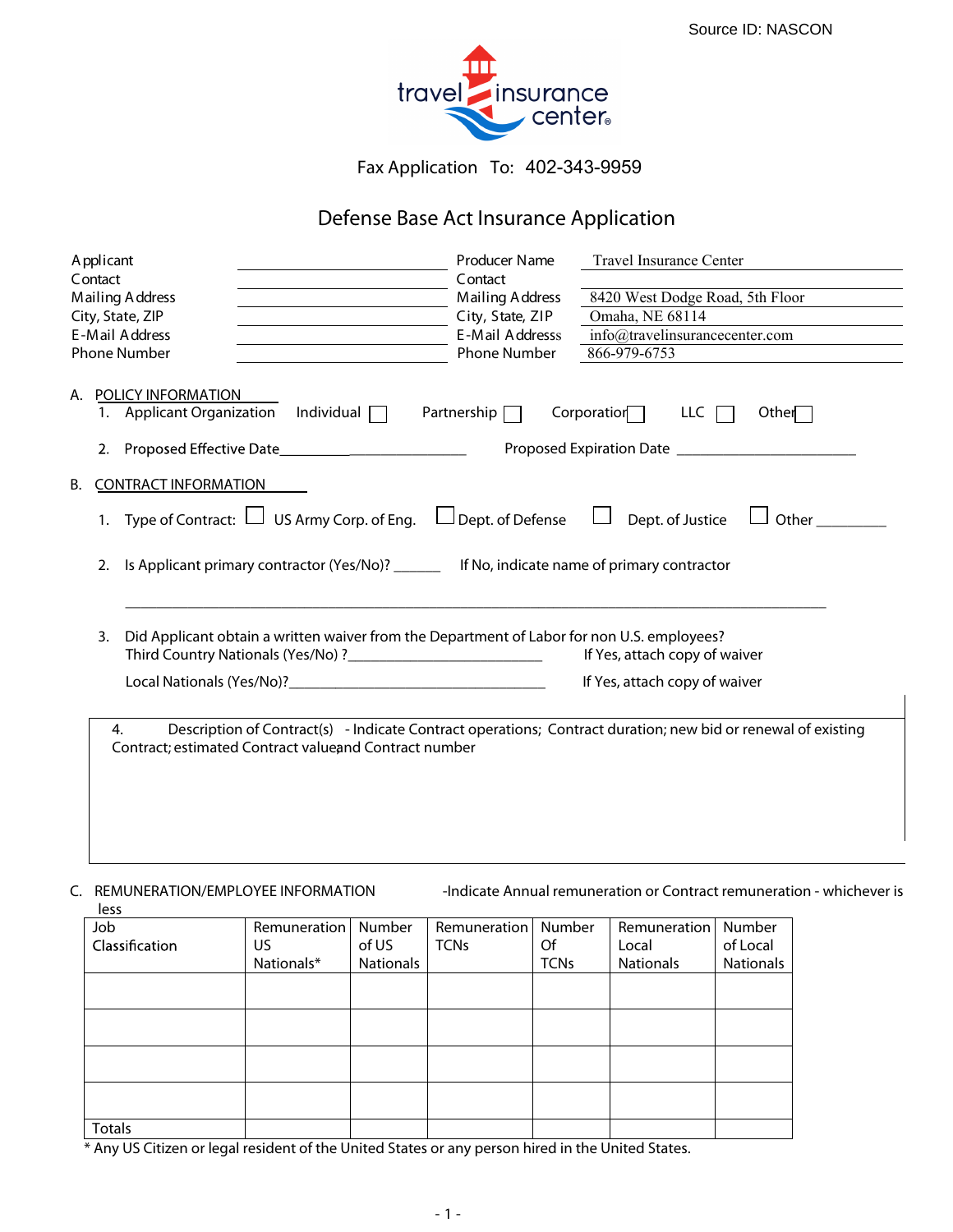# **Travellnsurance Center**

Fax Application To: 402-343-9959

**Per Person - Travel Weeks** - Indicate Travel to overseas military bases orDBA contract worksite(s) by US based and/or other employees not included in Remuneration above.

| Job Classification | DBA Worksite location(s) | Per Person - Travel Weeks |
|--------------------|--------------------------|---------------------------|
|                    |                          |                           |
|                    |                          |                           |
|                    |                          |                           |
|                    |                          |                           |
|                    |                          |                           |
|                    |                          |                           |

- One travel week equals 7 consecutive days or any parthereof, i.e. 12 day trip equals 2 travel weeks  $\bullet$
- Per Person Travel Weeks is the number of travel weeks for each person, i.e. 2 employees traveling for 12 days = 4 travel weeks.
- Employees who get mandatory R&R time (such as: One monh on / one month off) and are otherwise assigned full  $\bullet$ time to a Contract should be included in Remunetion/Employee Information noPer Person-Travel Weeks.

#### **D. COUNTRY LOCATIONS/JOB SITES** - (Indicate the total number of employees by Countryand City/Site)

| $\sim$   |           |                              |                   |                                 |
|----------|-----------|------------------------------|-------------------|---------------------------------|
| Country* | City/Site | Number of<br>US<br>Nationals | Number<br>of TCNs | Number of<br>Local<br>Nationals |
|          |           |                              |                   |                                 |
|          |           |                              |                   |                                 |
|          |           |                              |                   |                                 |
|          |           |                              |                   |                                 |
|          |           |                              |                   |                                 |

\*(For Iraq breakdown number of employees by North of 36 parallel, Between 36<sup>th</sup> & 33 <sup>rd</sup> parallel, and South of 33<sup>d</sup> parallel).

**E. EMPLOYEE CONCENTRATION** - Indicate the maximum number of employees on each conveyance and at each location, indicated below.

| Conveyance and<br>Location | Maximum<br>Number of US<br><b>Nationals</b> | Maximum<br>Number of<br><b>TCNs</b> | Maximum<br>Number of<br><b>Local Nationals</b> | Indicate details of land and water travel,<br>number of flights, Work Site and Sleeping<br>Quarters location. |
|----------------------------|---------------------------------------------|-------------------------------------|------------------------------------------------|---------------------------------------------------------------------------------------------------------------|
| Land (Auto/Bus)            |                                             |                                     |                                                |                                                                                                               |
| Air Travel                 |                                             |                                     |                                                |                                                                                                               |
| <b>Water Travel</b>        |                                             |                                     |                                                |                                                                                                               |
| <b>Work Site</b>           |                                             |                                     |                                                |                                                                                                               |
| <b>Sleeping Quarters</b>   |                                             |                                     |                                                |                                                                                                               |

For Air Travel indicate the total number of commercial flights \_\_\_\_\_\_\_\_\_\_\_ (One (1) flight equals one takeoff and landing)

#### **F. GENERAL INFORMATION**

1. Does Applicant own, operate, or lease aircraft (Yes/No)?

If Yes, describe aircraft and frequency of use to transport employees covered under this policy:

 $\_$  ,  $\_$  ,  $\_$  ,  $\_$  ,  $\_$  ,  $\_$  ,  $\_$  ,  $\_$  ,  $\_$  ,  $\_$  ,  $\_$  ,  $\_$  ,  $\_$  ,  $\_$  ,  $\_$  ,  $\_$  ,  $\_$  ,  $\_$  ,  $\_$  ,  $\_$  ,  $\_$  ,  $\_$  ,  $\_$  ,  $\_$  ,  $\_$  ,  $\_$  ,  $\_$  ,  $\_$  ,  $\_$  ,  $\_$  ,  $\_$  ,  $\_$  ,  $\_$  ,  $\_$  ,  $\_$  ,  $\_$  ,  $\_$  , 2. Any work performed underground or above 15 feet (Yes/No)? If Yes, Describe